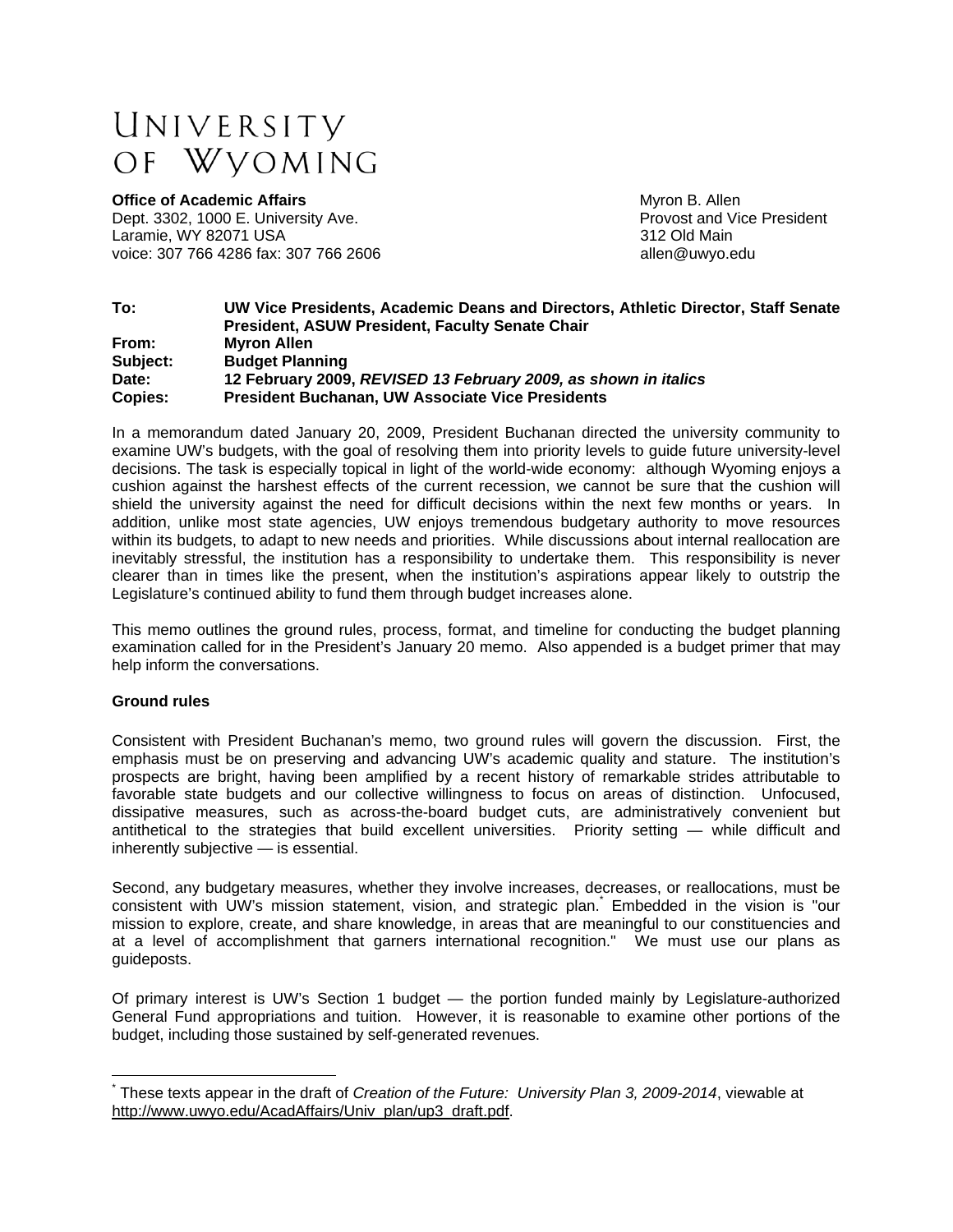# **Process**

The process outlined below reflects my belief that priority setting and adherence to plans require the sharing of perspectives within and among constituencies. I am asking each of the following constituency groups to develop a white paper, addressed to the Office of Academic Affairs, discussing UW's budgets and the broadly defined priorities that should guide decisions about their use.

| <b>Constituency Group</b>                            | Leader                             |
|------------------------------------------------------|------------------------------------|
| <b>ASUW</b>                                          | <b>President Kelsey Day</b>        |
| Division of Administration                           | <b>Vice President Phill Harris</b> |
| Division of Government, Community, and Legal Affairs | <b>Vice President Rick Miller</b>  |
| Division of Information Technology                   | Vice President Robert Aylward      |
| Division of Intercollegiate Athletics                | Director Tom Burman                |
| Division of Institutional Advancement                | Vice President Ben Blalock         |
| Division of Research and Economic Development        | Vice President Bill Gern           |
| Division of Student Affairs                          | Vice President Sara Axelson        |
| <b>Staff Senate</b>                                  | President Jauque Schuman           |
| <b>Faculty Senate</b>                                | Professor Hannelore Mundt          |
| Deans' and Directors' Council                        | Dean Kay Persichitte               |

Each constituent group will develop a white paper, no longer than 10 pages. The group's leader will submit an electronic draft to the Office of Academic Affairs by March 13. After review and feedback from the Office of Academic Affairs, the constituency groups will develop and submit final versions.

I owe President Buchanan a report, informed by the findings in these white papers. *In light of the Governor's February 12 memo to all state agencies, the deadline for that report is now April 30.* I expect the report to be comparable to the white papers in length and to be available for review by the university community.

#### **Format for the white papers**

Each white paper should consist of four sections:

**Section one.** The first section should briefly define each tier in a three-tier framework for thinking about UW's expenditures:

Core elements of UW's mission High-priority activities that support the core **Enhancements** 

This framework furnishes a lens through which to answer two questions, which are the topics for the second and third sections of the white paper. It is also a vehicle for establishing broad principles upon which to make budget-related decisions.

**Section two.** The second section should answer the question: Which major elements of UW's current overall operations belong to each of these three tiers? Answers to this question should include brief rationales, with reference to UW's mission statement and planning documents where possible.

**Section three.** The third section should answer the question: Which major elements of the constituency group's bailiwick belong to each of these three tiers? Again, answers should include brief rationales.

**Section four.** The last section of the white paper — no longer than one page — is an opportunity to propose other approaches to create budget flexibility and relieve persistent budget pressures.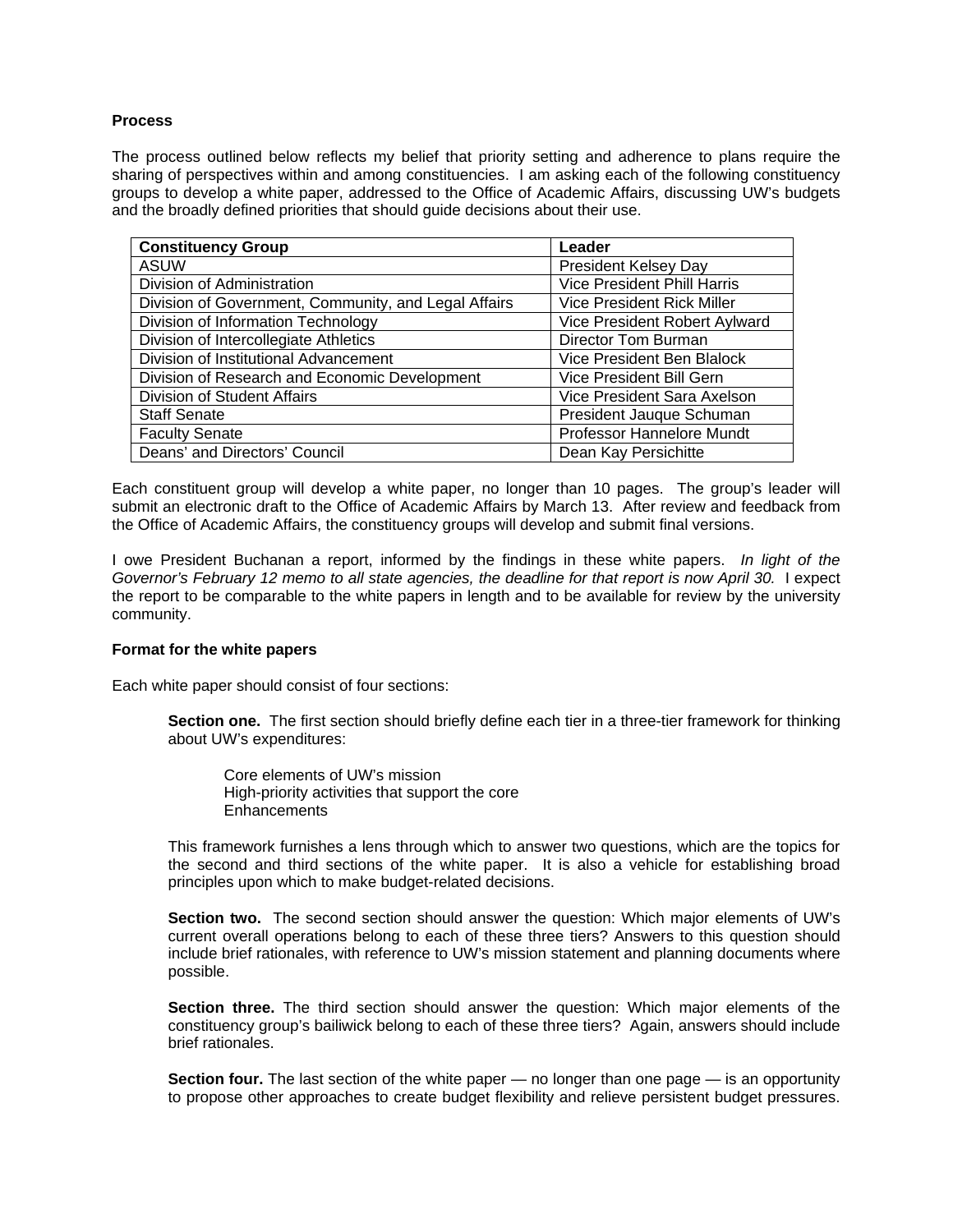Measures of this type may not easily fit into the three-tier priority-setting framework. Examples include but need not be limited to:

- Concrete methods for organizing some operations or functions more efficiently
- Pruning the curriculum to minimize unnecessary overlap in courses.
- Capping salary increases at the highest salary levels.
- Requiring fundraising through philanthropy to operate on a self-sustaining budget.
- Delivering fewer sections of multi-section courses frequently staffed by temporary instructors.
- Limiting faculty hiring into ranks above assistant professor.
- Establishing a fixed institution-wide budget for faculty start-up packages.
- Eliminating University Studies requirements that faculty members appear reluctant to teach.
- Establishing a target national percentile to guide increases in UW's tuition rates.

Most measures in this category will have a few proponents and many detractors, so it is important to include brief rationales and to prioritize the measures proposed.

#### **Timeline**

| <b>Dates</b> | Task                                                                |
|--------------|---------------------------------------------------------------------|
| February     | Discussions within constituent groups, coordinated by group leaders |
| 13 March     | Draft white papers to the Office of Academic Affairs                |
| 3 April      | Feedback from Academic Affairs to constituent groups                |
| 15 April     | Revised recommendations by constituent groups to Academic Affairs   |
| 30 April     | Provost's recommendations to the President                          |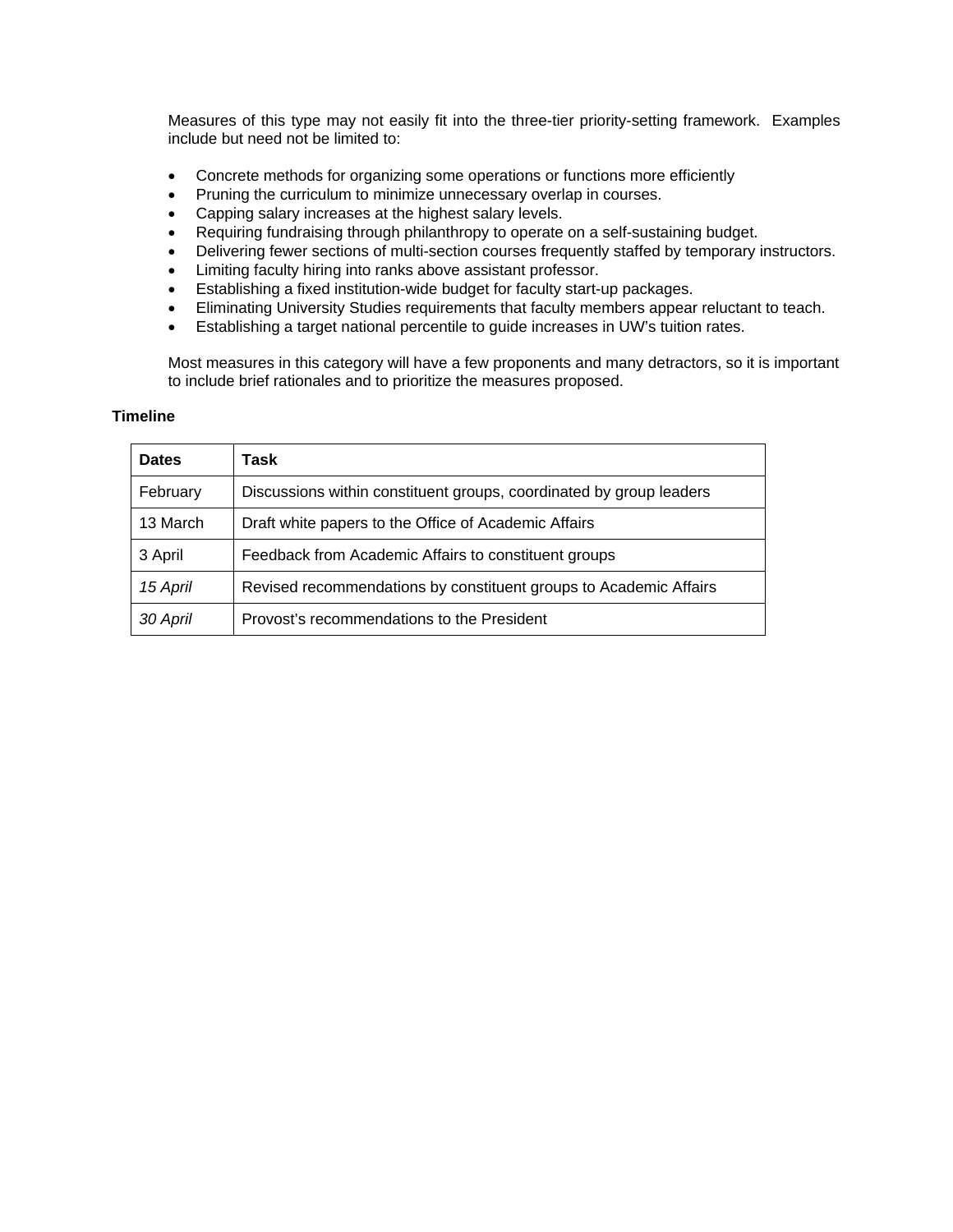## **APPENDIX**

#### **UNIVERSITY OF WYOMING BUDGET PRIMER**

This appendix provides a brief overview of UW's budgets, originally developed for members of the Board of Trustees. The overview is organized as follows:

# **1. ASSETS:**

 $\overline{a}$ 

Overall asset categories Section 1: specific funds Section 2: specific funds

# **2. EXPENDITURES:**

Expenditure categories Programs supported by expenditures

Workbooks containing details of the Section 1 budget are viewable at the Academic Affairs website. Hard copies of the complete UW operating budget are available at the Coe Library circulation desk.† Three pie charts at the end of this appendix give analyses of the Section 1 budget by source, expenditure category, and program.

<sup>&</sup>lt;sup>†</sup> "Operating budget for the fiscal year ending June 30, 2009," LD6253 .U56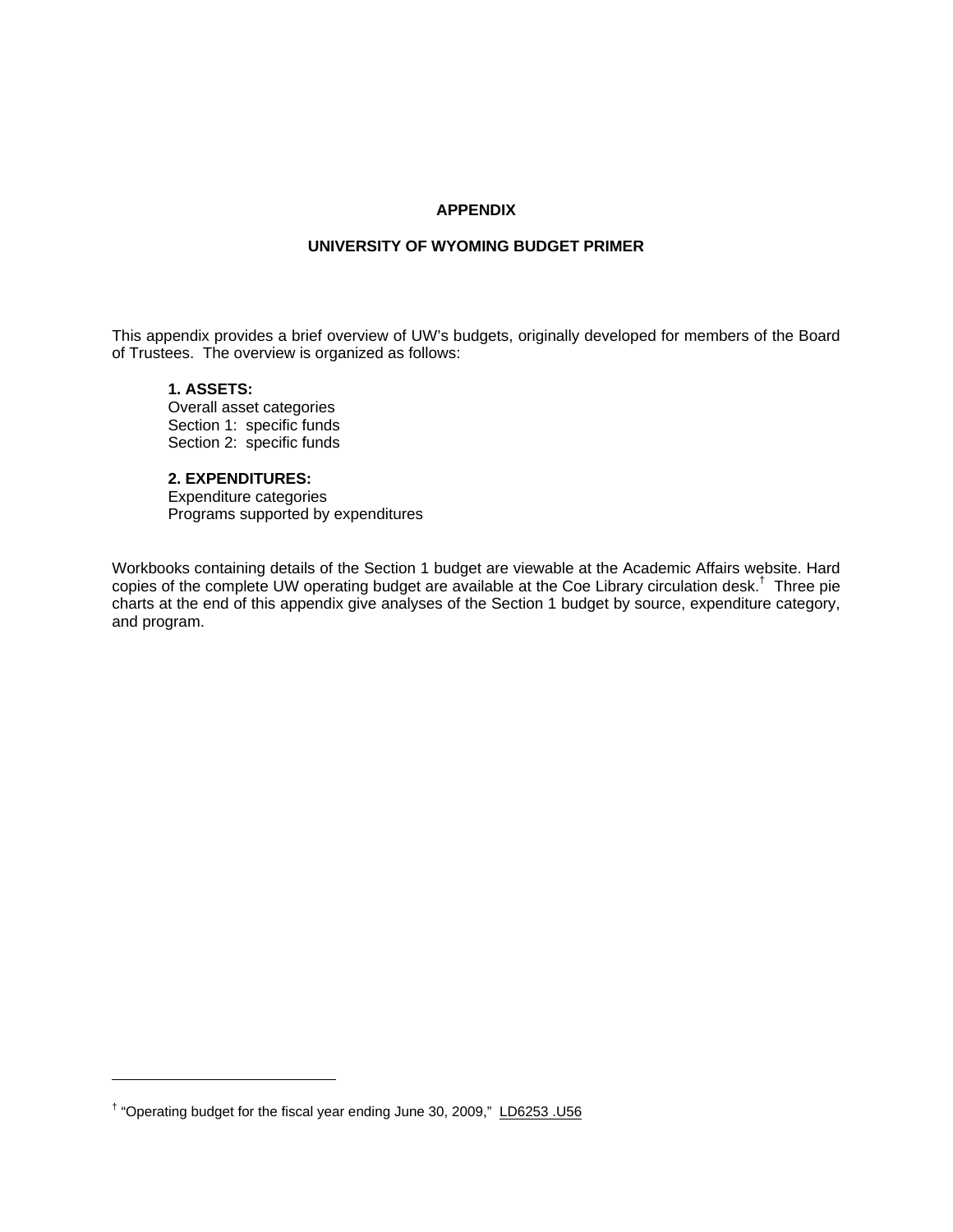# **1. ASSETS**

| <b>ASSET CATEGORY</b>                   | <b>DESCRIPTION</b>                                                                                                                                                                                                                                                                                                                                                                                                                                                                                                                                                                                                                                                                                  |
|-----------------------------------------|-----------------------------------------------------------------------------------------------------------------------------------------------------------------------------------------------------------------------------------------------------------------------------------------------------------------------------------------------------------------------------------------------------------------------------------------------------------------------------------------------------------------------------------------------------------------------------------------------------------------------------------------------------------------------------------------------------|
| <b>SECTION 1</b>                        | UW's general operating budget, supported by:<br>Legislative appropriations from the state's general fund (often referred<br>to as the "067 agency account" after the section of the biennial<br>appropriation bill in which the budget appears),<br>Federal formula funds for the College of Agriculture<br>UW Income Fund (mostly tuition)<br>Certain other revenues (land income, federal mineral royalties)<br>$\bullet$<br>Unrestricted income from the UW Foundation<br>It is common to refer to the Legislature-funded portion of the Section 1 budget<br>as the "block grant", since UW has the authority to move money around within<br>this account without seeking line-by-line approval. |
| <b>SECTION 2</b>                        | Self-sustaining budgets, including:<br>Sponsored research grants and contracts,<br>Revenue from auxiliary operations (e.g., residence halls, student<br>union, duplicating, concessions)<br>Student fees.                                                                                                                                                                                                                                                                                                                                                                                                                                                                                           |
| <b>SPECIAL</b><br><b>APPROPRIATIONS</b> | Operating budgets for specific activities authorized by the Legislature outside<br>of the Section 1 and Section 2 budgets. Included in this category are the UW-<br>administered portion of the Western Interstate Commission for Higher<br>Education ("069 agency account"), Enhanced Oil Recovery Commission ("070<br>agency account"), and UW - Medical Education ("167 agency account"). UW<br>may not transfer funds among these accounts or between these accounts and<br>the Section 1 budget. In addition, these accounts have constraints that do not<br>apply to the block grant, such as caps on the number of employees.                                                                |
| <b>CAPITAL</b><br><b>CONSTRUCTION</b>   | Budgets for direct construction, architectural and engineering fees, equipment<br>and furnishings, contingencies and associated costs. Funds for financing such<br>projects may come from:<br>State general funds<br>$\bullet$<br>Bonds issued against predictable sources of revenue, such as student<br>$\bullet$<br>use fees and federal mineral royalties.<br>Gifts and state matching funds<br>$\bullet$<br>A combination of these sources.                                                                                                                                                                                                                                                    |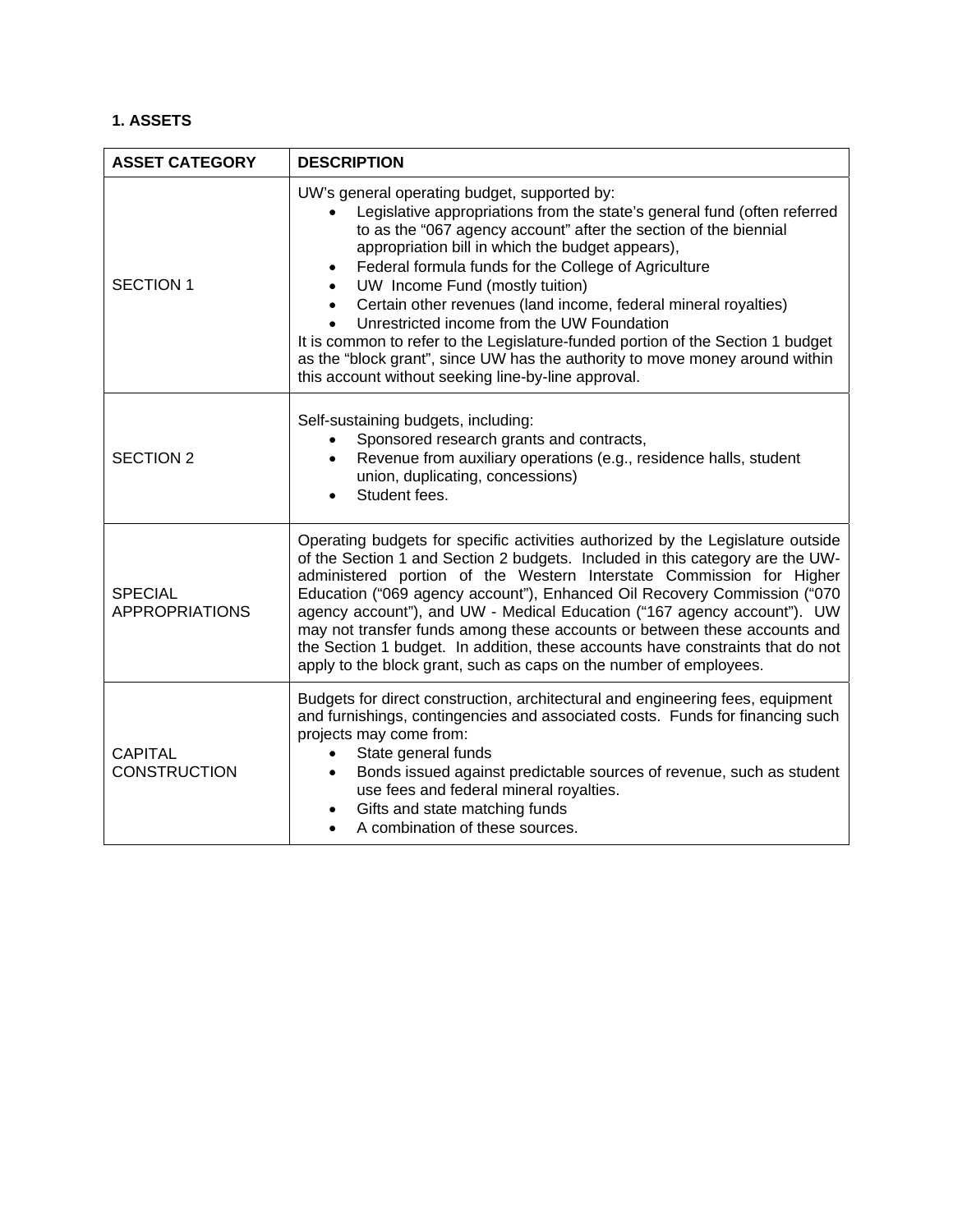# **SECTION 1: SPECIFIC FUNDS, SOURCES OF MONEY, AND CONSTRAINTS ON THEIR USE**

| <b>FUND</b>                                                       | <b>DESCRIPTION</b>                                                                                                                                                                                                                                                                                                                                                                                                                                                      |
|-------------------------------------------------------------------|-------------------------------------------------------------------------------------------------------------------------------------------------------------------------------------------------------------------------------------------------------------------------------------------------------------------------------------------------------------------------------------------------------------------------------------------------------------------------|
| <b>UW INCOME FUND</b>                                             | Revenue deposited to this fund comes from three sources: (1) tuition and fees<br>(by far the largest source); (2) sale of agricultural products; and (3) income from<br>intercollegiate athletic events. These funds are unrestricted except that athletic<br>income is utilized only for Intercollegiate Athletics.                                                                                                                                                    |
| FEDERAL MINERAL<br>ROYALTIES FUND                                 | The source of income for this fund is mineral royalties from production on<br>federal lands in Wyoming. These restricted revenues are used for the payment<br>of principal and interest on bonded debt, constructing and equipping new<br>buildings, repair of existing buildings and purchase of improved or unimproved<br>real estate. UW currently uses a portion of this fund in the Section I budget for<br>"Maintenance, Operation and Repair of Plant."          |
| <b>SALES AND</b><br><b>SERVICES FUND</b>                          | The primary revenue sources for this fund are indirect costs recovery and<br>interest income from the investment of funds held by the University. Other<br>sources include library fines, parking fines, bad check charges, utility sales to<br>fraternities and sororities, and sale of livestock and agricultural products<br>produced as a result of instructional activities. This fund is unrestricted and<br>may be used for any University purpose.              |
| <b>FEDERAL FUNDS -</b><br><b>AGRICULTURAL</b><br><b>RESEARCH</b>  | These funds are provided by Congressional appropriation under the McIntire-<br>Stennis and Hatch Acts. They are restricted to uses supporting agricultural<br>research.                                                                                                                                                                                                                                                                                                 |
| <b>FEDERAL FUNDS -</b><br><b>AGRICULTURAL</b><br><b>EXTENSION</b> | These funds are provided by Congressional appropriation under the Smith-<br>Lever Act, and are restricted to be used for agricultural extension programs.                                                                                                                                                                                                                                                                                                               |
| <b>AGRICULTURAL</b><br><b>COLLEGE LAND</b><br><b>INCOME FUND</b>  | This fund was created by the federal Morrill Act which provided for a land grant<br>of 90,000 acres to the Territory of Wyoming. A permanent fund was created in<br>conjunction with the act to receive all proceeds from the sale of such lands.<br>The fund derives its income from interest on the permanent fund and from rental<br>of lands. These revenues are restricted to use for teaching of agricultural and<br>mechanical arts, including military tactics. |
| UNIVERSITY LAND<br><b>INCOME FUND</b>                             | The fund was created by Federal Land Grant of 72 sections, and proceeds from<br>the sale of such lands are placed in a permanent fund. The fund derives its<br>revenue from interest on the permanent fund and from rental of lands. These<br>funds are unrestricted and may be used for any University purpose.                                                                                                                                                        |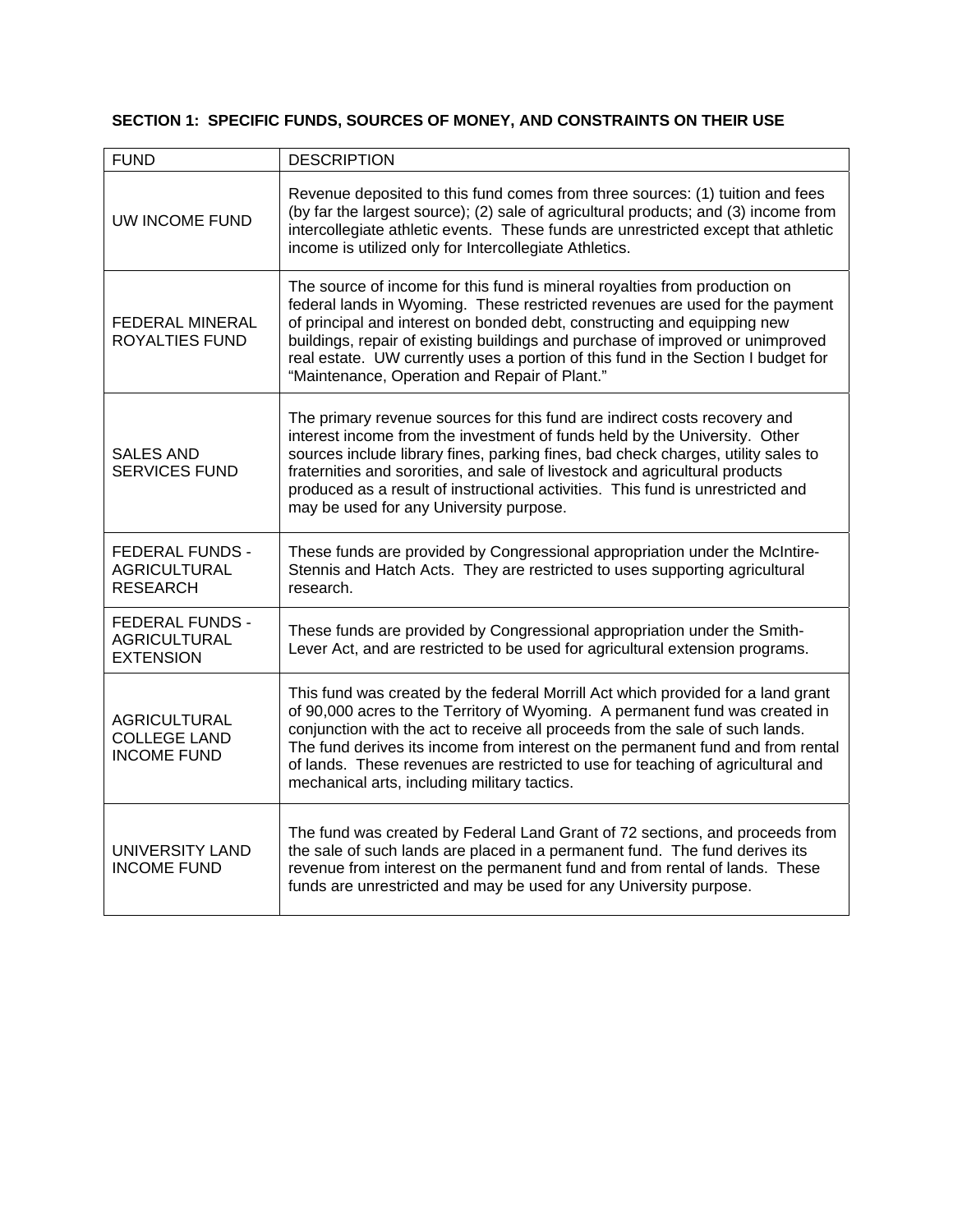# **SECTION 2: SPECIFIC FUNDS, SOURCES OF MONEY, AND CONSTRAINTS ON THEIR USE**

| <b>FUND</b>                                | <b>DESCRIPTION</b>                                                                                                                                                                                                                                                 |
|--------------------------------------------|--------------------------------------------------------------------------------------------------------------------------------------------------------------------------------------------------------------------------------------------------------------------|
| <b>AUXILIARY</b><br><b>ENTERPRISES</b>     | Income from self-sustaining enterprises, such as the auto repair shop, motor pool,<br>university golf course, TransPark, residence halls, dining services and other<br>enterprises                                                                                 |
| <b>GIFTS AND</b><br><b>CONTRIBUTIONS</b>   | Non-federal support from corporations, foundations, and private contributors, in<br>cases where there is no specific work for hire.                                                                                                                                |
| <b>SPONSORED</b><br><b>RESEARCH</b>        | Revenue primarily from Federal agencies, but also state, corporate, contracts and<br>grants, as well as foundation funding supporting sponsored research and specific<br>educational and service programs. Sponsored research generally involves work<br>for hire. |
| <b>ASUW</b>                                | Revenue generated by student organizations (ASUW) and income received as<br>gifts to support the student loan program.                                                                                                                                             |
| <b>DEBT SERVICE</b>                        | Revenues, including federal mineral royalties, that are earmarked for interest and<br>principal payments of the University's outstanding bonded indebtedness, and for<br>other debt service charges such as sinking fund payments.                                 |
| <b>INTERCOLLEGIATE</b><br><b>ATHLETICS</b> | Revenues generated through gifts, grants and contracts, and auxiliary services<br>used to support Athletic activities, as well as revenue from sport events.                                                                                                       |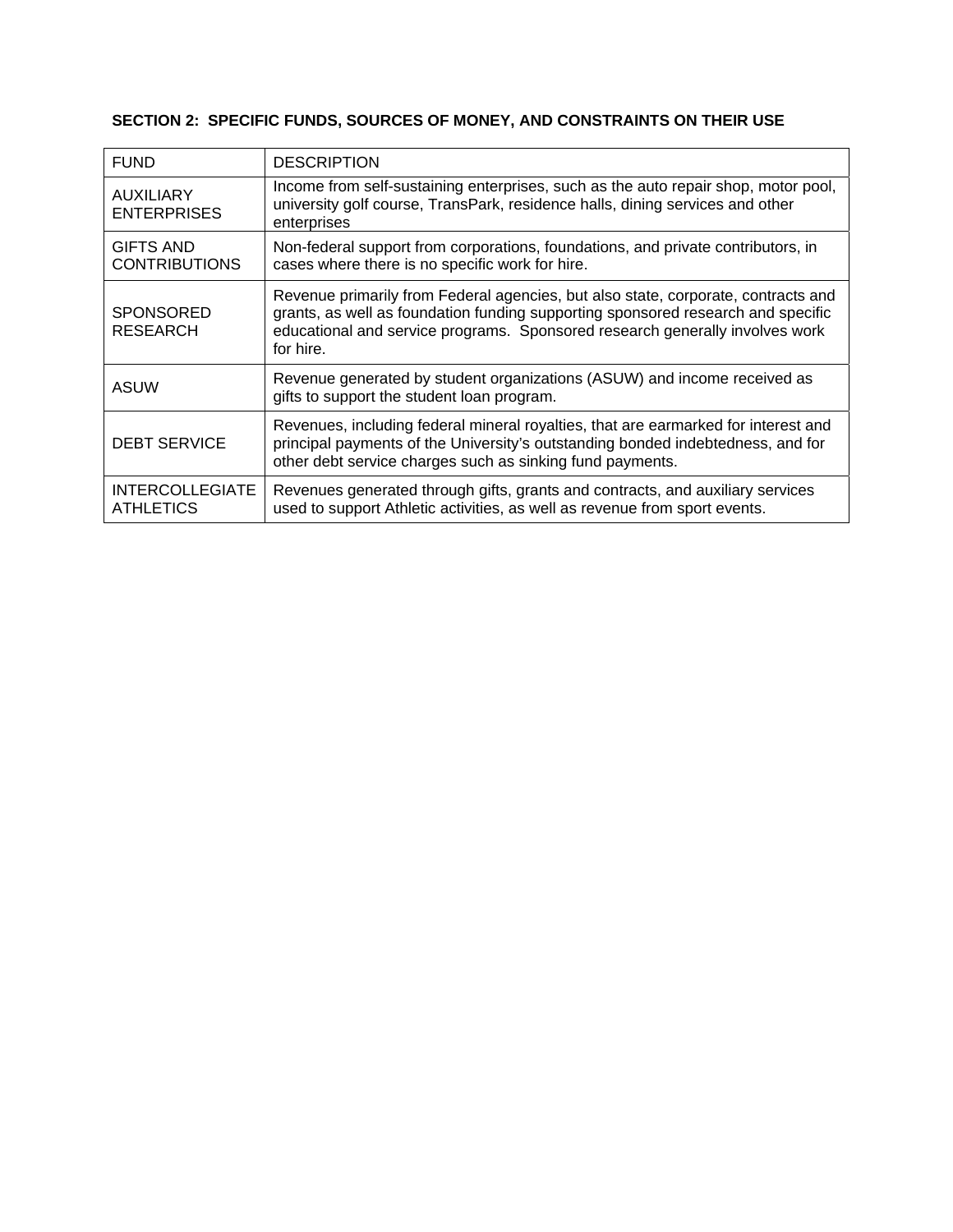# 2. **SUMMARY OF EXPENDITURES**

.

# **EXPENDITURE CATEGORIES DEFINED BY THE NATIONAL ASSOCIATION OF COLLEGE AND UNIVERSITY BUSINESS OFFICERS (NACUBO)**

| <b>CATEGORY</b>                          | <b>DESCRIPTION</b>                                                                                                                                                                                                                                                                                                                                                                                                                                                                                     |
|------------------------------------------|--------------------------------------------------------------------------------------------------------------------------------------------------------------------------------------------------------------------------------------------------------------------------------------------------------------------------------------------------------------------------------------------------------------------------------------------------------------------------------------------------------|
| PERSONAL<br><b>SERVICES</b>              | All salary and wage compensation for university<br>employees and students and employee benefit<br>programs in which the university participates.                                                                                                                                                                                                                                                                                                                                                       |
| SUPPORT<br><b>SERVICES</b>               | Expenses for services required by the university in<br>the discharge of its functions or to fulfill legal<br>obligations of the university. Types of expenditures<br>include, but are not limited to, commodities<br>purchased for consumption, such as office<br>supplies, printing, stationery, and small tools,<br>continuing costs for rental of real estate or<br>equipment, irrigation assessments, insurance<br>premiums, and maintenance service contracts<br>rendered on a predictable basis. |
| <b>TRAVEL</b>                            | Travel expenses for university employees,<br>students, guests or the Board of Trustees to attend<br>business-related meetings, conferences, etc.                                                                                                                                                                                                                                                                                                                                                       |
| <b>EQUIPMENT</b>                         | Expenditures for non-consumable items acquired<br>with a net cost of at least \$500 and a useful life of 2<br>years or more.                                                                                                                                                                                                                                                                                                                                                                           |
| <b>GRANTS AND AID</b><br><b>PAYMENTS</b> | Payments to local governments, private<br>organizations, and individuals of grants and<br>benefits of University aid distribution and<br>distribution of federal aid and grant monies<br>earmarked for specific purposes and programs, to<br>be expended by university employees, students, or<br>individuals.                                                                                                                                                                                         |
| NON-OPERATING<br><b>EXPENDITURES</b>     | Fiscal transactions and expenditures, the costs of<br>which are not ultimately borne by or chargeable to<br>the university spending or distributing department<br>or fund as a cost of administration of programs and<br>purposes.                                                                                                                                                                                                                                                                     |
| CONTRACTUAL<br><b>SERVICES</b>           | Expenditures for services rendered to the<br>university, and materials used therewith, under<br>expressed contracts, usually special in nature and<br>performed on a project or case basis.                                                                                                                                                                                                                                                                                                            |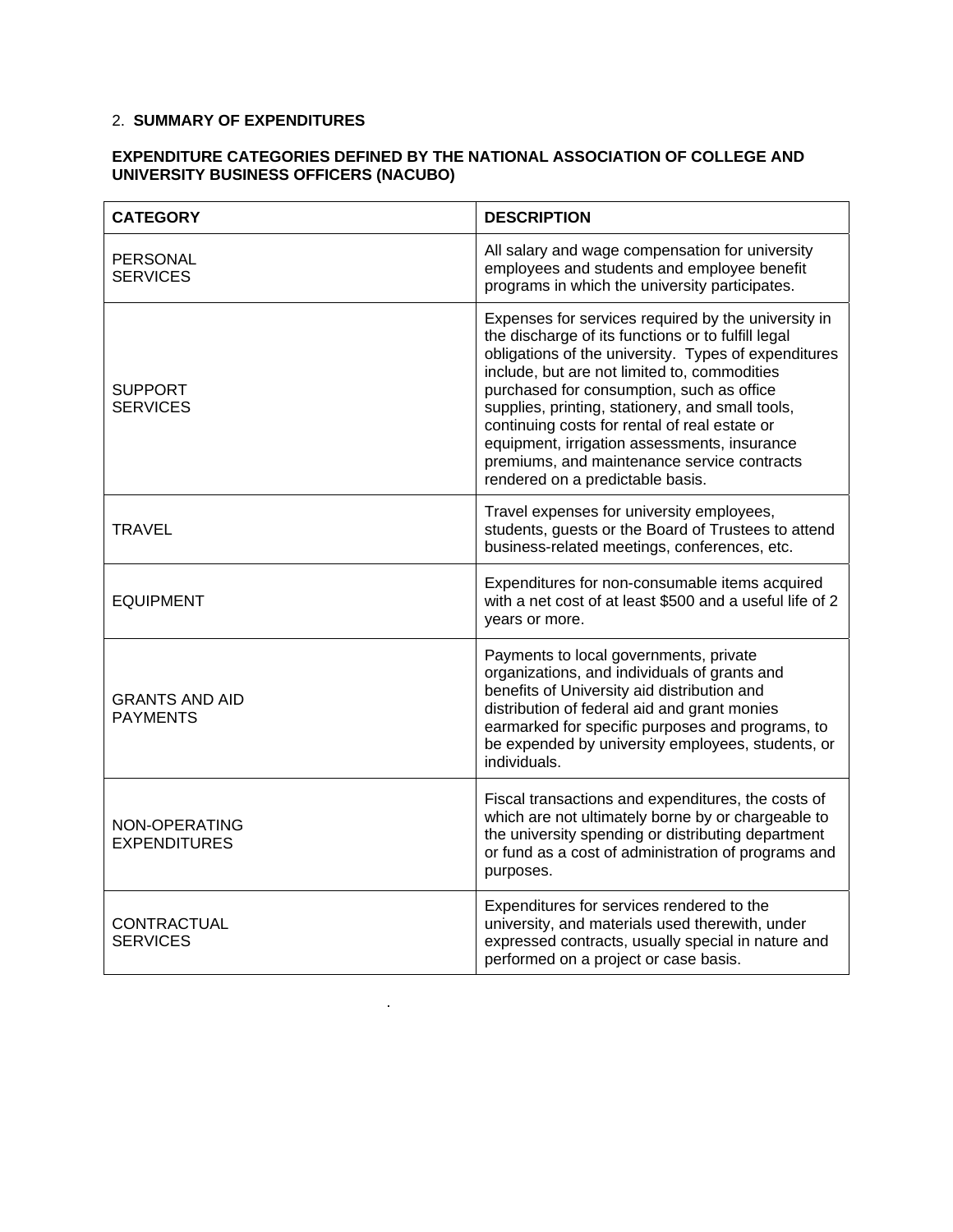# **PROGRAMS SUPPORTED BY EXPENDITURES AS DEFINED BY NACUBO**

Expenditures to support these programs may be made in any of the categories listed above.

| <b>PROGRAM</b>                         | <b>DESCRIPTION</b>                                                                                                                                                                                                                                                                                                                                                                                                                                                                                                                                                                                                                                                                                                                                                                                                                                          |
|----------------------------------------|-------------------------------------------------------------------------------------------------------------------------------------------------------------------------------------------------------------------------------------------------------------------------------------------------------------------------------------------------------------------------------------------------------------------------------------------------------------------------------------------------------------------------------------------------------------------------------------------------------------------------------------------------------------------------------------------------------------------------------------------------------------------------------------------------------------------------------------------------------------|
| <b>INSTRUCTION</b>                     | Expenditures for all activities directly related to instruction. Expenditures for credit<br>and noncredit courses, for academic, vocational, and technical instruction, for<br>remedial and tutorial instruction, and for regular, special and extension sessions are<br>included in this program.                                                                                                                                                                                                                                                                                                                                                                                                                                                                                                                                                          |
| <b>RESEARCH</b>                        | This program includes all expenditures for activities specifically organized to produce<br>research outcomes, whether commissioned by an agency external to the institution or<br>separately budgeted by an organizational unit within the institution. Subject to these<br>conditions, it includes expenditures for individual and/or project research as well as<br>those of institutes and research centers.                                                                                                                                                                                                                                                                                                                                                                                                                                             |
| <b>PUBLIC</b><br><b>SERVICE</b>        | Funds are expended for activities established primarily to provide non-instructional<br>services beneficial to individuals and groups external to the institution. These<br>activities include community service programs (excluding instructional activities) and<br>cooperative extension services. Included in this program are conferences, institutes,<br>general advisory services, reference bureaus, radio and television, consulting, and<br>similar non-instructional services to particular sectors of the community.                                                                                                                                                                                                                                                                                                                            |
| <b>ACADEMIC</b><br><b>SUPPORT</b>      | Funds are expended primarily to provide support services for the institution's primary<br>missions: instruction, research, and public service. It includes (1) operations for the<br>retention, preservation, and display of educational materials, for example, libraries,<br>museums, and galleries; (2) the provision of services that directly assist the academic<br>functions of the institution; (3) audiovisual services and technology services, such as<br>computing support; (4) academic administration (including academic deans but not<br>department chairs) and personnel development to provide administration support and<br>management direction to the three primary missions; and (5) separately budgeted<br>support for course and curriculum development.                                                                            |
| <b>STUDENT</b><br><b>SERVICES</b>      | Funds expended for the offices of admissions and the registrar and those activities<br>whose primary purpose is to contribute to the student's emotional and physical well-<br>being and to his or her intellectual, cultural, and social development outside the<br>context of the formal instruction program. It includes expenditures for student<br>activities, cultural events, the student newspaper, intramural athletics, student<br>organizations, intercollegiate athletics (if the program is operated as an integral part<br>of the department of physical education and not as an essentially self-supporting<br>activity), counseling and career guidance (excluding informal academic counseling by<br>the faculty), student aid administration, and student health service (if not operated as<br>an essentially self-supporting activity). |
| <b>INSTITUTIONAL</b><br><b>SUPPORT</b> | Expenditures for: (1) central executive-level activities concerned with management<br>and long-range planning of the entire institution, such as the governing board,<br>planning and programming, and legal services; (2) fiscal operations, including the<br>investment office; (3) administrative data processing; (4) space management; (5)<br>employee personnel and records; (6) logistical activities that provide procurement,<br>storerooms, safety, security, printing, and land transportation services to the<br>institution; (7) support services to faculty and staff that are not operated as auxiliary<br>enterprises; and (8) activities concerned with community and alumni relations,<br>including development and fund raising.                                                                                                         |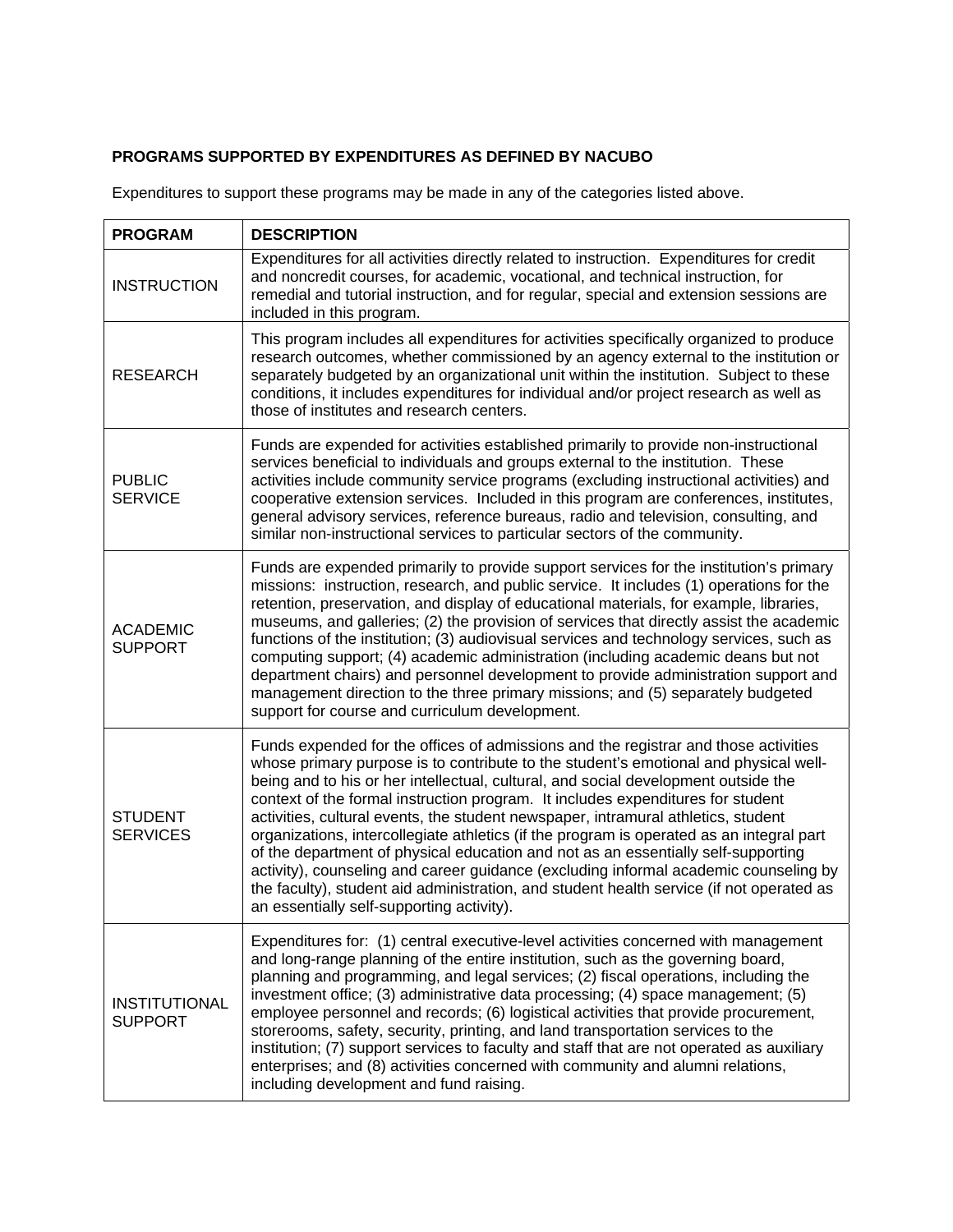| <b>OPERATION</b><br><b>AND</b><br><b>MAINTENANCE</b><br>OF PLANT | Expenditures for the operation and maintenance of the physical plant. This program<br>includes all expenditures from operations established to provide services and<br>maintenance related to grounds and facilities. Also included are utilities, fire<br>protection, property insurance, and similar items. It does not include expenditures<br>made from the institutional plant fund accounts.              |
|------------------------------------------------------------------|-----------------------------------------------------------------------------------------------------------------------------------------------------------------------------------------------------------------------------------------------------------------------------------------------------------------------------------------------------------------------------------------------------------------|
| <b>SCHOLARSHIPS</b><br><b>AND</b><br><b>FELLOWSHIPS</b>          | Expenditures for scholarships and fellowships in the form of grants to students,<br>resulting either from selection by the institution or from an entitlement program. It<br>also includes trainee stipends, prizes, and awards, except trainee stipends awarded<br>to individuals who are not enrolled in formal course work, which are charged to<br>instruction, research, or public service as appropriate. |
| INTER-<br><b>COLLEGIATE</b><br><b>ATHLETICS</b>                  | Intercollegiate athletic accounts whose funding is supported by the University of<br>Wyoming, including athletic scholarships but not including club sports, which fall<br>under the student services program.                                                                                                                                                                                                  |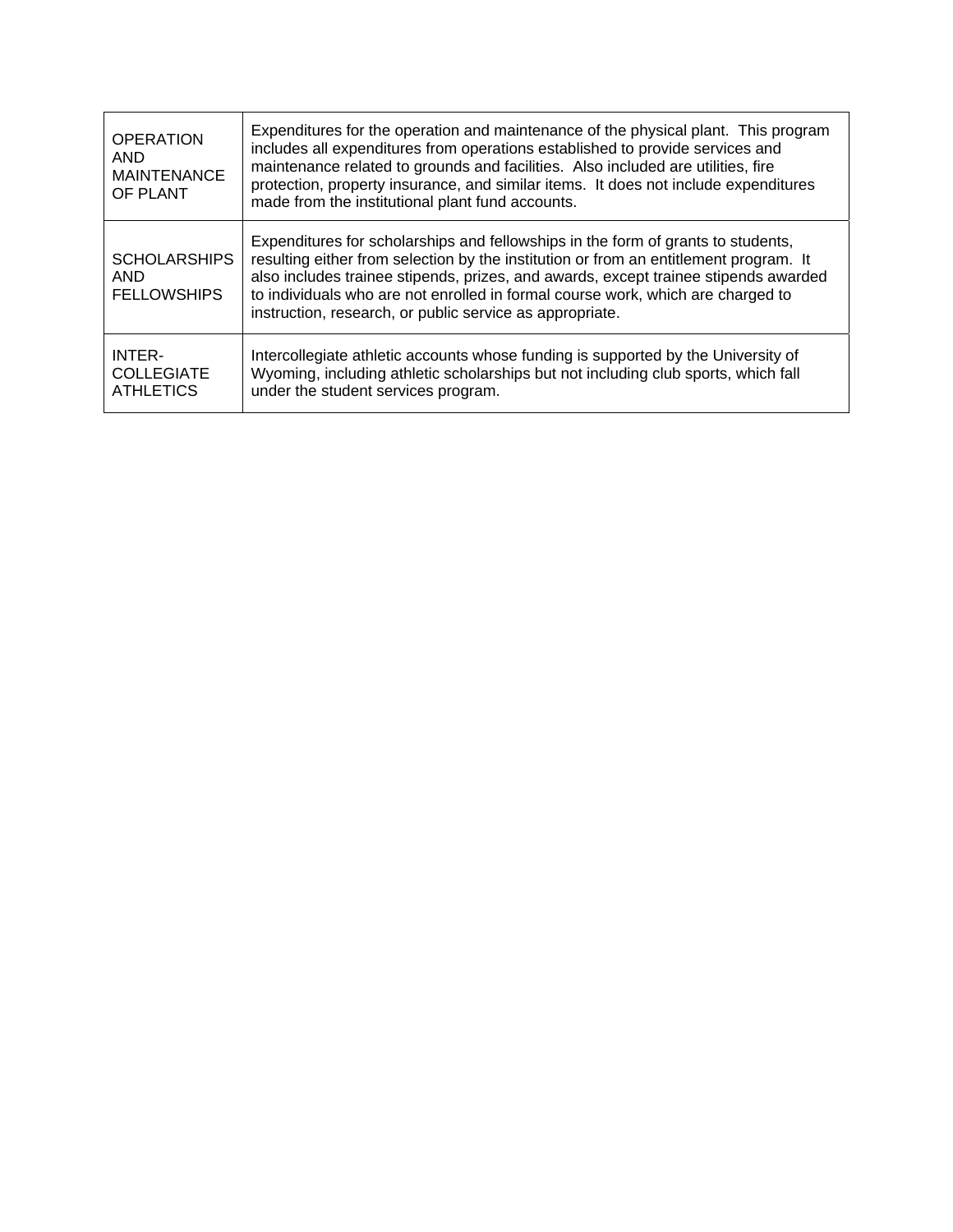

**Total Section I Funding: \$255,540,729**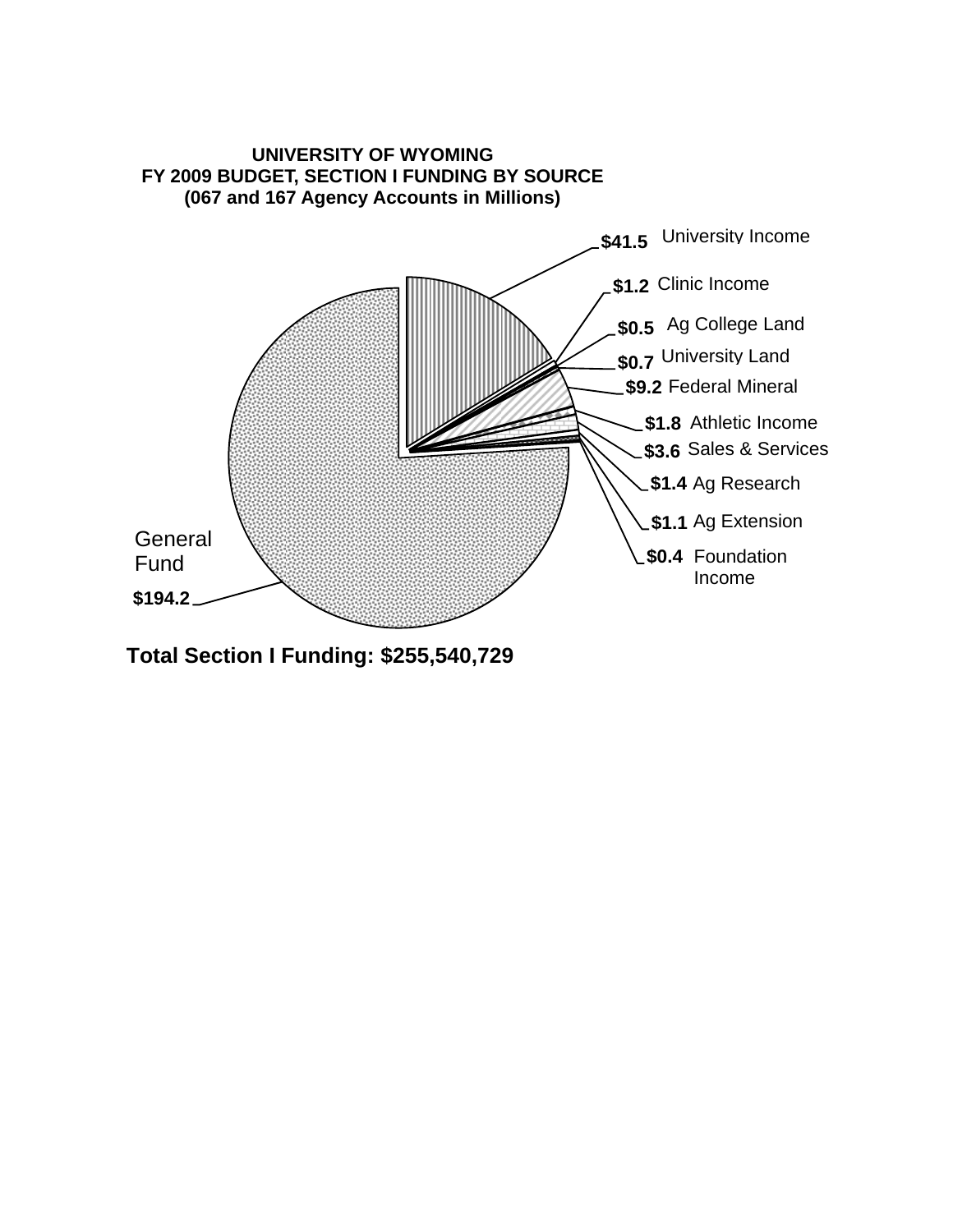

**Total Section I Funding: \$255,540,729**